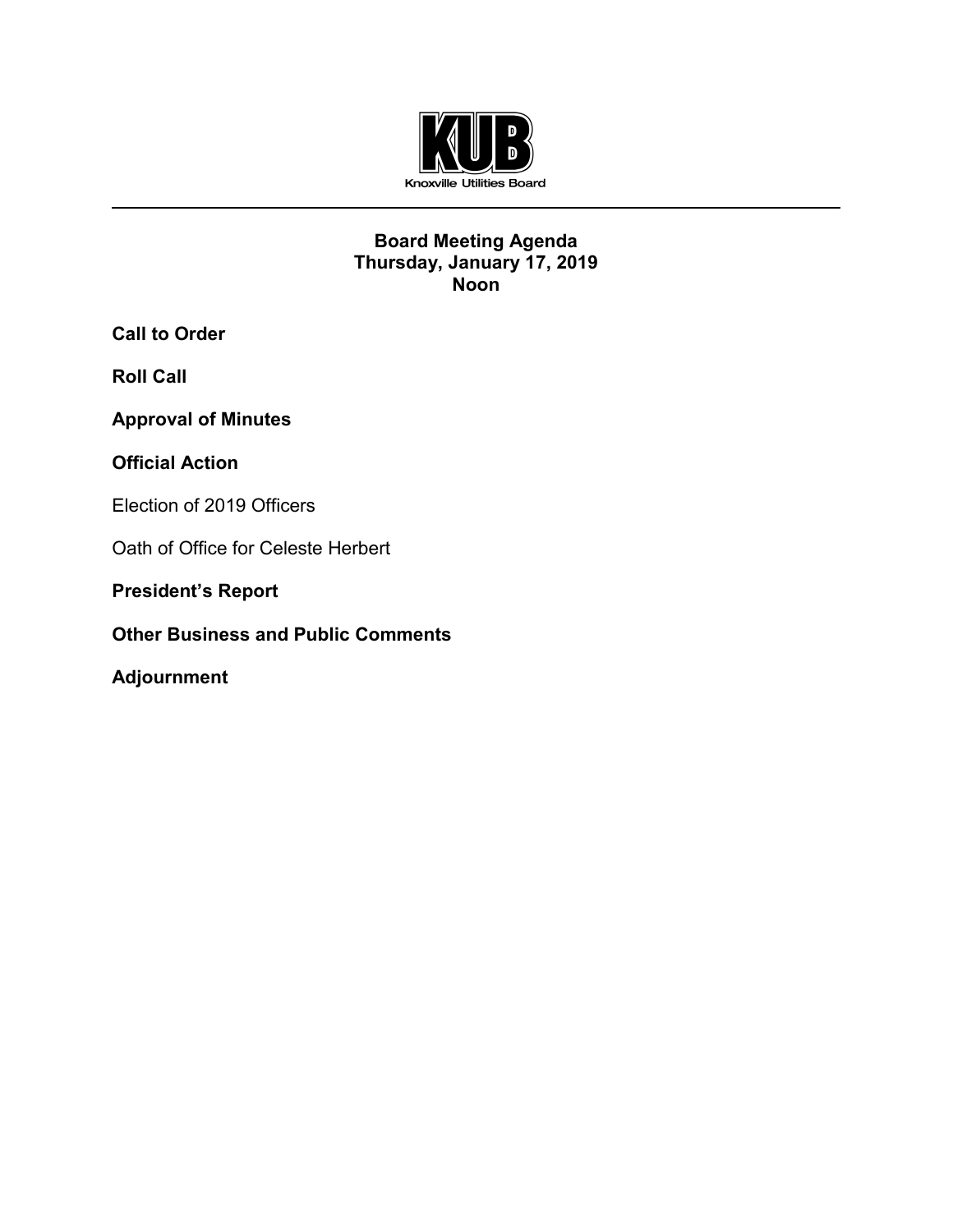# DRAFT

## **Knoxville Utilities Board Board Meeting Minutes Thursday, December 20, 2018 Noon**

## **Call to Order**

The Knoxville Utilities Board met in regular session in the Larry A. Fleming Board Room at 445 S. Gay Street, on Thursday, December 20, 2018, pursuant to the public notice published in the January 6, 2018, edition of the *News Sentinel*. Chair Herbert called the meeting to order at 12:00 p.m.

#### **Roll Call**

Commissioners Present: Jerry Askew, Kathy Hamilton, Celeste Herbert, Sara Pinnell, Adrienne Simpson-Brown, Tyvi Small, and John Worden

Commissioners Absent: None

#### **Approval of Minutes**

The Minutes of the November 15, 2018, Board Meeting were approved as distributed upon a motion by Commissioner Small and seconded by Commissioner Askew.

#### **Old Business**

None

#### **New Business**

**Resolution 1389 – A Resolution Requesting City Council Adopt a Resolution Setting the Electric and Gas Tax Equivalent Payments for Fiscal Year 2019 and Providing for their Allocation to the Affected Taxing Jurisdictions**

President Bolas recognized Mark Walker, Senior Vice President and Chief Financial Officer, who reviewed the proposed tax equivalent payments and distribution of payments for the electric and gas systems for fiscal year 2019. He advised that state law requires that City Council adopt a resolution setting the amount of the electric and gas payments and providing for their distribution. Mr. Walker noted that the proposed electric and gas payments were the maximum amounts permitted by state law. Mr. Walker also reviewed the water and wastewater systems in lieu of tax payments for fiscal year 2019.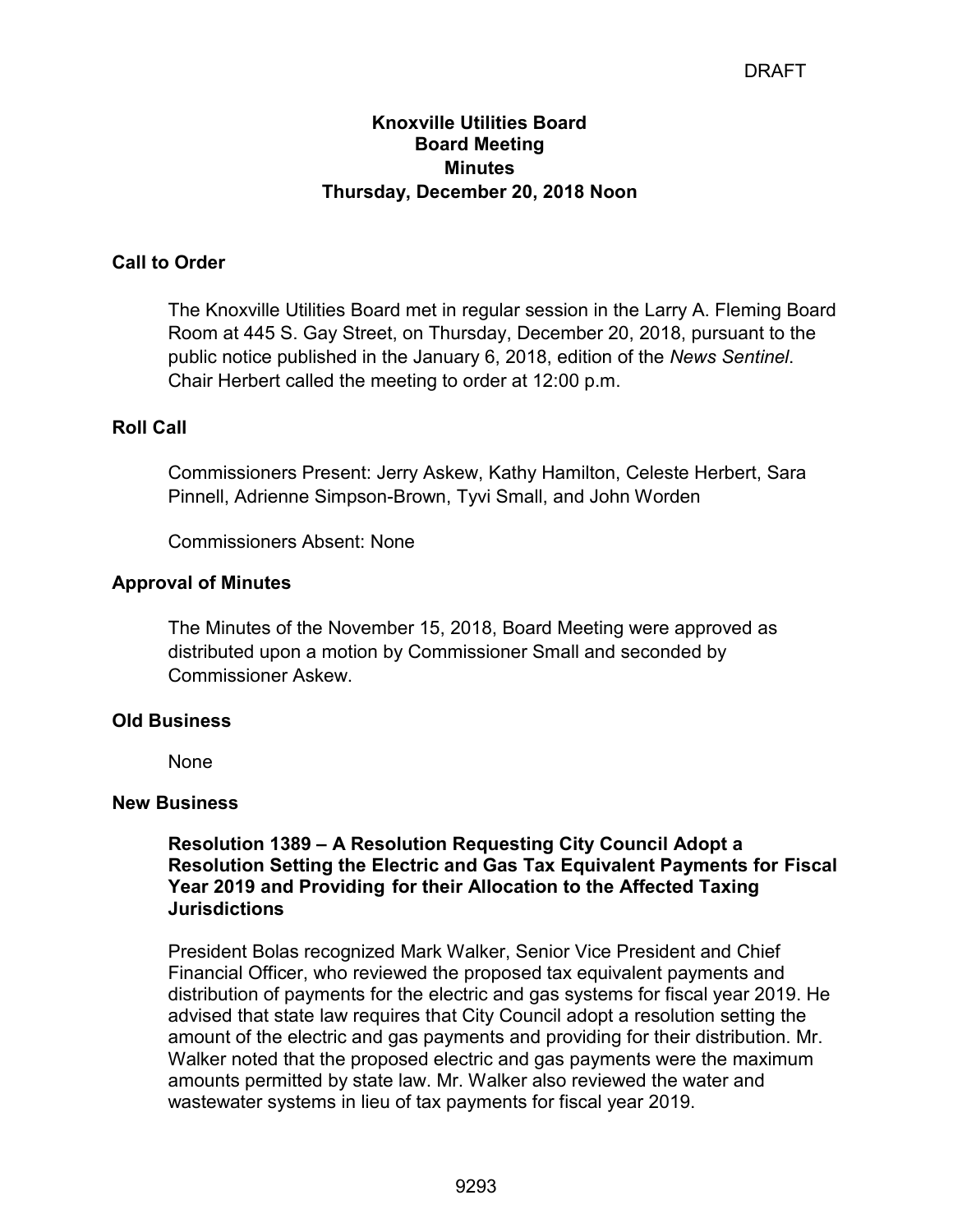## December 20, 2018

President Bolas recommended adoption of Resolution 1389 on first and final reading. His written recommendation is included in Attachment 1.

Upon a motion by Commissioner Hamilton and a second by Commissioner Pinnell, Resolution 1389 *(Attachment 1)* was adopted by a roll call vote on first and final reading. The following Commissioners voted "aye": Askew, Hamilton, Herbert, Pinnell, Simpson-Brown, Small and Worden. No Commissioner voted "nay".

## **President's Report**

## **Gas Supply Update**

President Bolas recognized Mike Bolin, Vice President of Utility Advancement, to provide an update on the December 15 gas pipeline incident in Middle Tennessee and its impact on the KUB natural gas system.

## **Energy and Water Education Grant**

President Bolas recognized Elizabeth Hannah, Manager of Executive Services and Environmental Stewardship, to provide a brief update on a new energy and water education grant.

## **Employee Excellence Awards**

Susan Edwards, Senior Vice President and CAO, provided an overview of the Employee Excellence Awards program and recognized Brooke Sinclair, Manager of System Maintenance, who presented an award to the South Knox Main and Gate Station Installation Project team: Joey Henry and Dallas Coplin; Josh Johnson, Manager of Plant Operations, who presented an award to Tom Pucci for the Wastewater Solids Laboratory Development project; Darrin Rhines, Meters Department Lead, who presented a Good Samaritan award to Adam Owen; Deanna Unger, Manager of Human Resources, who presented an award to certain members of the Work Healthy Program team: Emily Smith, Jeff Hall, and Mike Smith; Steve Proffitt, Manager of Overhead Construction, who presented an Overhead Construction Ergonomic Improvements award to Tony Strader; Jamie Davis, Director of Grid Modernization, who presented an award to certain members of the Hardin Valley Gas Dig In Repair team: Robert Dockery, Brian Sharp, and Jason Hellard; and Bob Colwick, Assistant Manager of Electric Engineering, who presented the Board Chair award to certain members of the Parkwest Hospital Transformer Replacement team: Tim Ramsey, Candace Scruggs, Mathew Stinnett, and Dewayne Rankin.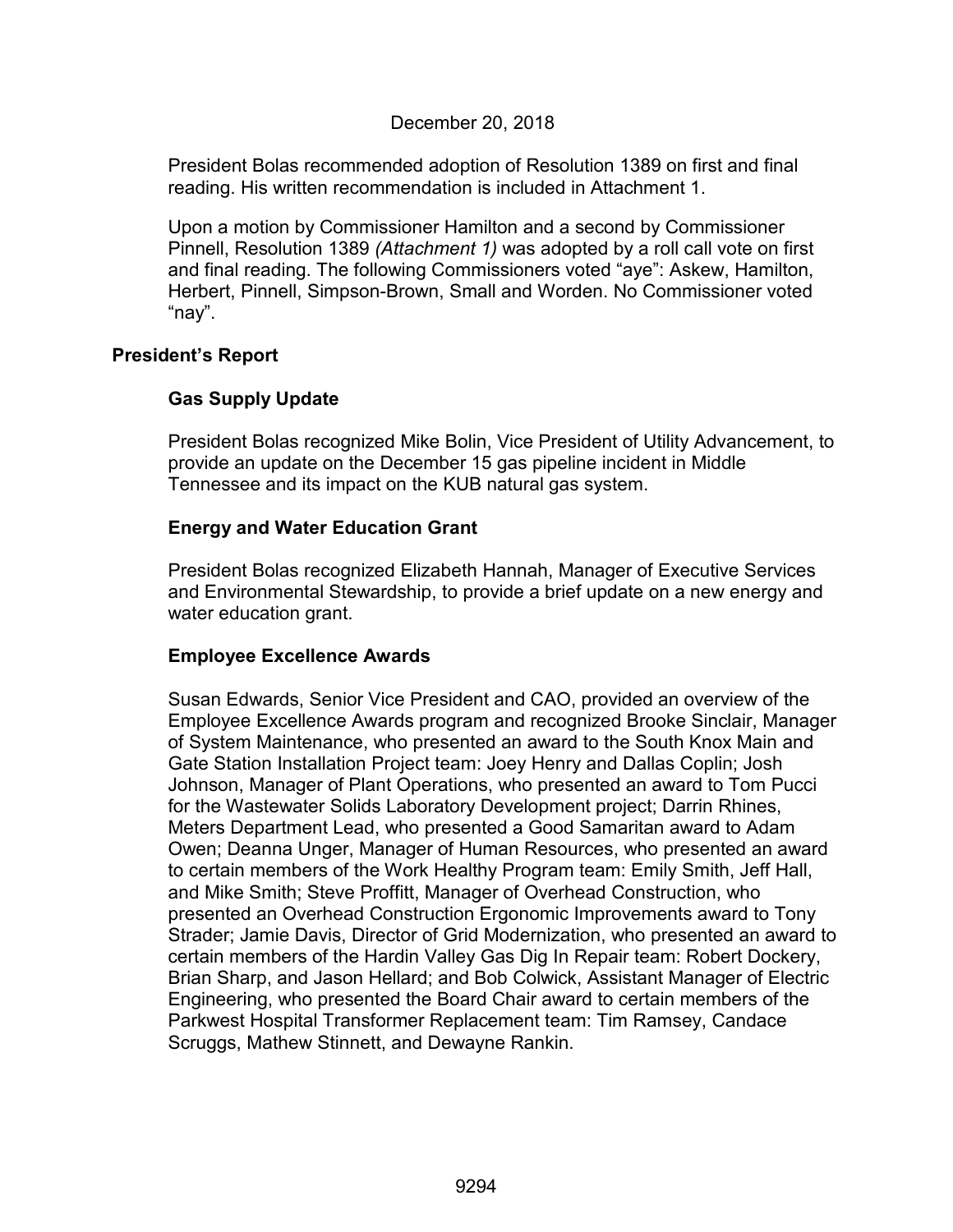December 20, 2018

## **Other Business**

Commissioner Pinnell, Chair of the Board's Nominating Committee announced that the Committee met today to nominate a slate of officers for 2019. The following individuals were nominated: Kathy Hamilton, Chair; Tyvi Small, Vice-Chair; and Mark Walker, Secretary. She also announced that the election of officers would be conducted in January 2019, as required by the Charter.

### **Public Comment**

Kent Minault – 311 W. Glenwood Avenue – Knoxville, TN 37917

### **Adjournment**

 $\overline{a}$ 

There being nothing further to come before the Board, Chair Herbert declared the meeting adjourned at 1:02 p.m.

Celeste Herbert, Chair

Mark Walker, Board Secretary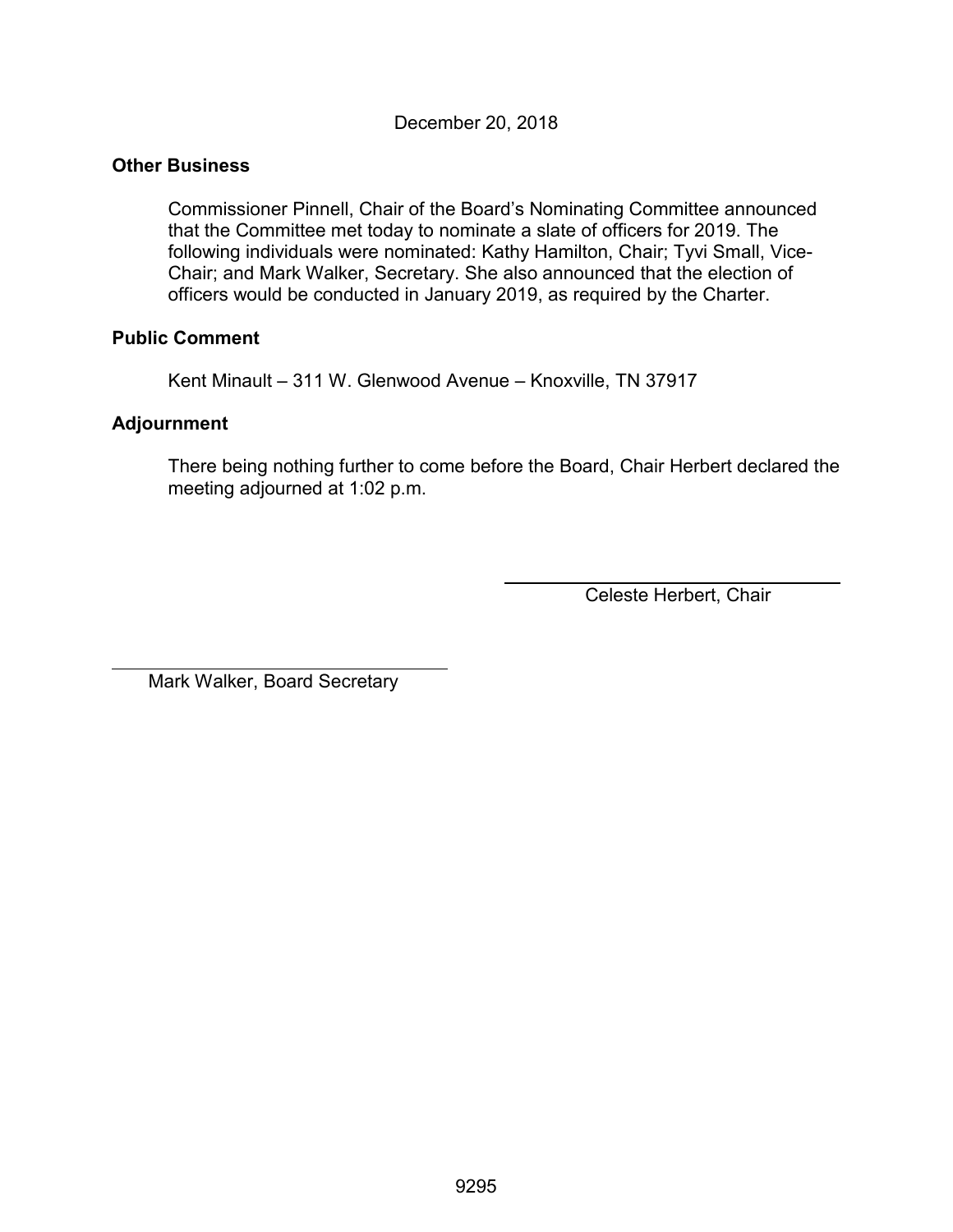# **Attachments**

| Attachment 1 | Resolution 1389, Requesting City Council Adopt a<br>Resolution Setting the Electric and Gas Tax Equivalent<br>Payments for Fiscal Year 2019 and Providing for their<br>Allocation to the Affected Taxing Jurisdictions | Page(s)<br>$9297 - 9302$ |
|--------------|------------------------------------------------------------------------------------------------------------------------------------------------------------------------------------------------------------------------|--------------------------|
|--------------|------------------------------------------------------------------------------------------------------------------------------------------------------------------------------------------------------------------------|--------------------------|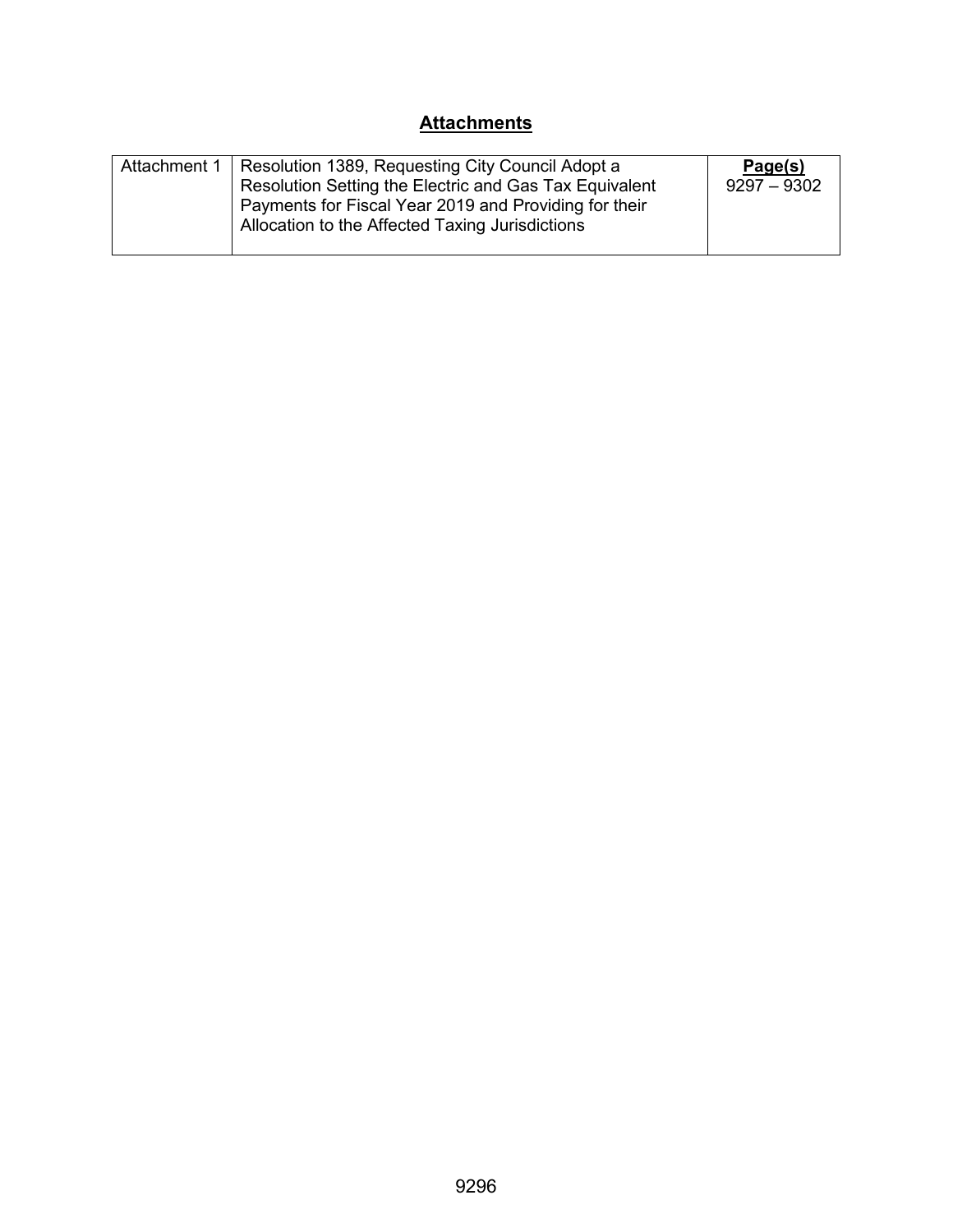

December 14, 2018

Knoxville Utilities Board 445 Gay Street Knoxville, Tennessee 37902-1109

Commissioners:

State law requires City Council, as the municipality's governing body, to pass a resolution setting the in lieu of tax payments (tax equivalents) for KUB's electric and gas systems each fiscal year and providing for their distribution to the appropriate taxing jurisdictions.

Tax equivalents for the electric system for fiscal year 2019 are \$16,459,902. Tax equivalents for the gas system for fiscal year 2019 are \$7,150,052. Both electric and gas tax equivalent payments are the maximum amounts provided for under state law. Electric and gas tax equivalent payments will be made to the respective taxing jurisdictions on the last business day of June. An overview of all tax equivalent payments for fiscal year 2019 is attached for your information.

I recommend adoption of Resolution 1389, requesting the City Council of Knoxville set the in lieu of tax payments for KUB's electric and gas systems and establish the allocation of payments to the various taxing jurisdictions for the fiscal year ending June 30, 2019.

Respectfully submitted,

grace J Bales

Gabriel J. Bolas II President and CEO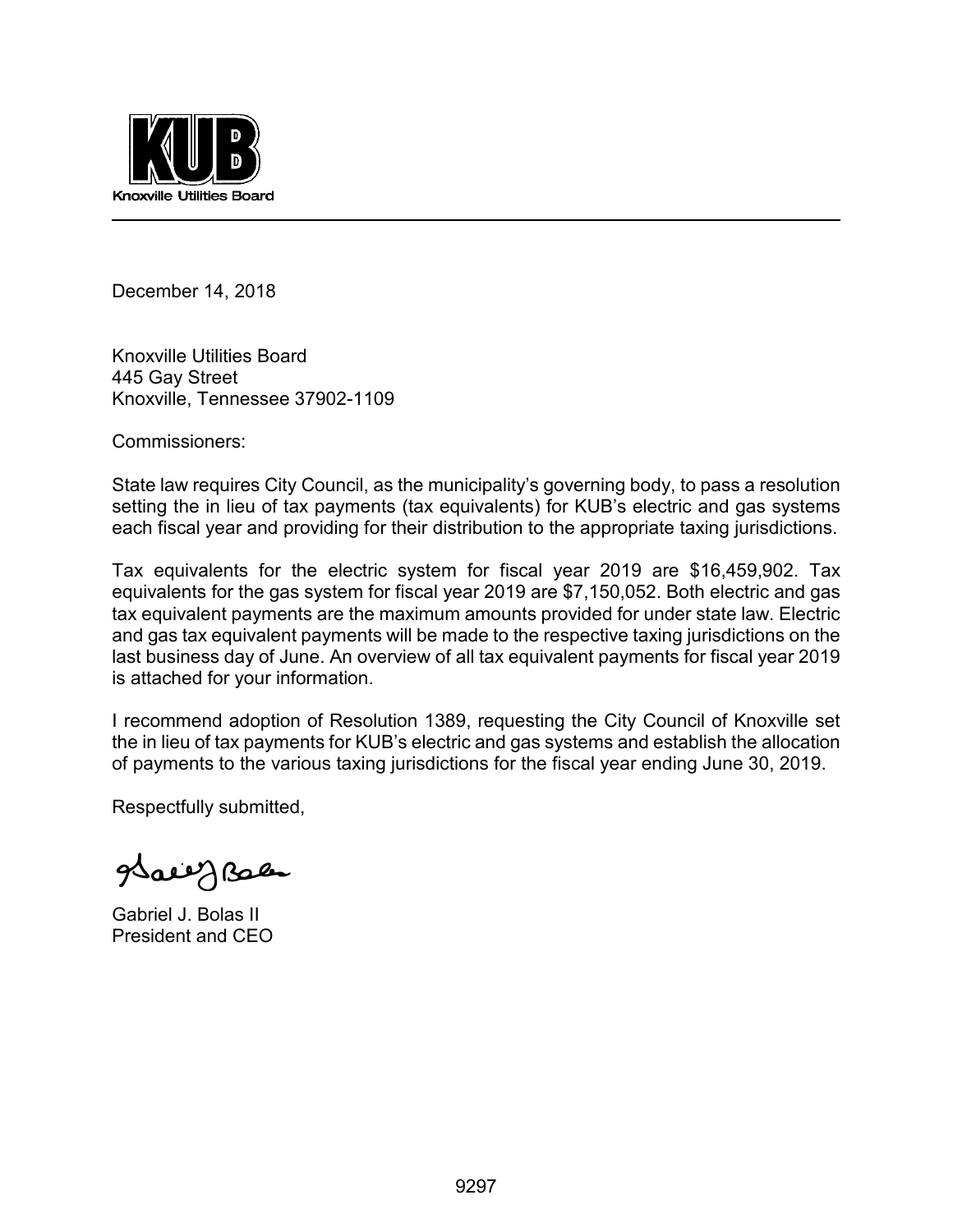# **RESOLUTION NO. 1389**

#### **A Resolution Requesting the City Council of the City of Knoxville to Pass a Resolution Setting the Tax Equivalent Payments for the Electric and Gas Systems for the Fiscal Year Beginning July 1, 2018 and Providing for the Allocation and Distribution of Such Payments to the Affected Taxing Jurisdictions**

**Whereas,** in accordance with Section 1101 of the Charter of the City of Knoxville, the purchase, sale, and distribution of electric and gas services by the City of Knoxville are under the jurisdiction, control, and management of the Knoxville Utilities Board ("KUB"); and

**Whereas,** the state of Tennessee adopted electric and gas tax equivalent statutes in 1987 (TCA Sections 7-52-301 et seq. and Sections 7-39-401 et seq.) to gain uniformity with respect to payments in lieu of taxes on the property and operations of all electric and gas systems owned and operated by incorporated cities or towns, by counties, and by metropolitan governments in the state of Tennessee; and

**Whereas,** the statutes provide that every municipality may cause an amount to be paid from its electric and/or gas system revenues for tax equivalents which, in the judgment of the municipality's governing body (i.e. City Council of Knoxville), after consultation with the supervisory body (i.e. KUB), represents the fair share cost of government to be borne by the electric system and/or gas system; and

**Whereas,** the statutes include formulas which establish the maximum annual tax equivalent payment for electric and gas systems; and

**Whereas,** the statutes provide the basis for the allocation and distribution of tax equivalent payments to the various taxing jurisdictions, except to the extent any such payments were allocated and distributed under established arrangements in existence immediately prior to the adoption of the statutes; and

 **Whereas,** KUB had an established arrangement for the allocation and distribution of electric and gas system tax equivalent payments, as defined by the statutes, in existence immediately prior to the adoption of said statutes; and

**Whereas,** KUB has prepared a proposed resolution for passage by the City Council of Knoxville, a copy of which resolution is attached hereto and made a part hereof (hereinafter referred to as the "Proposed Resolution").

**Now, Therefore, Be It Hereby Resolved by the Board of Commissioners of the Knoxville Utilities Board:**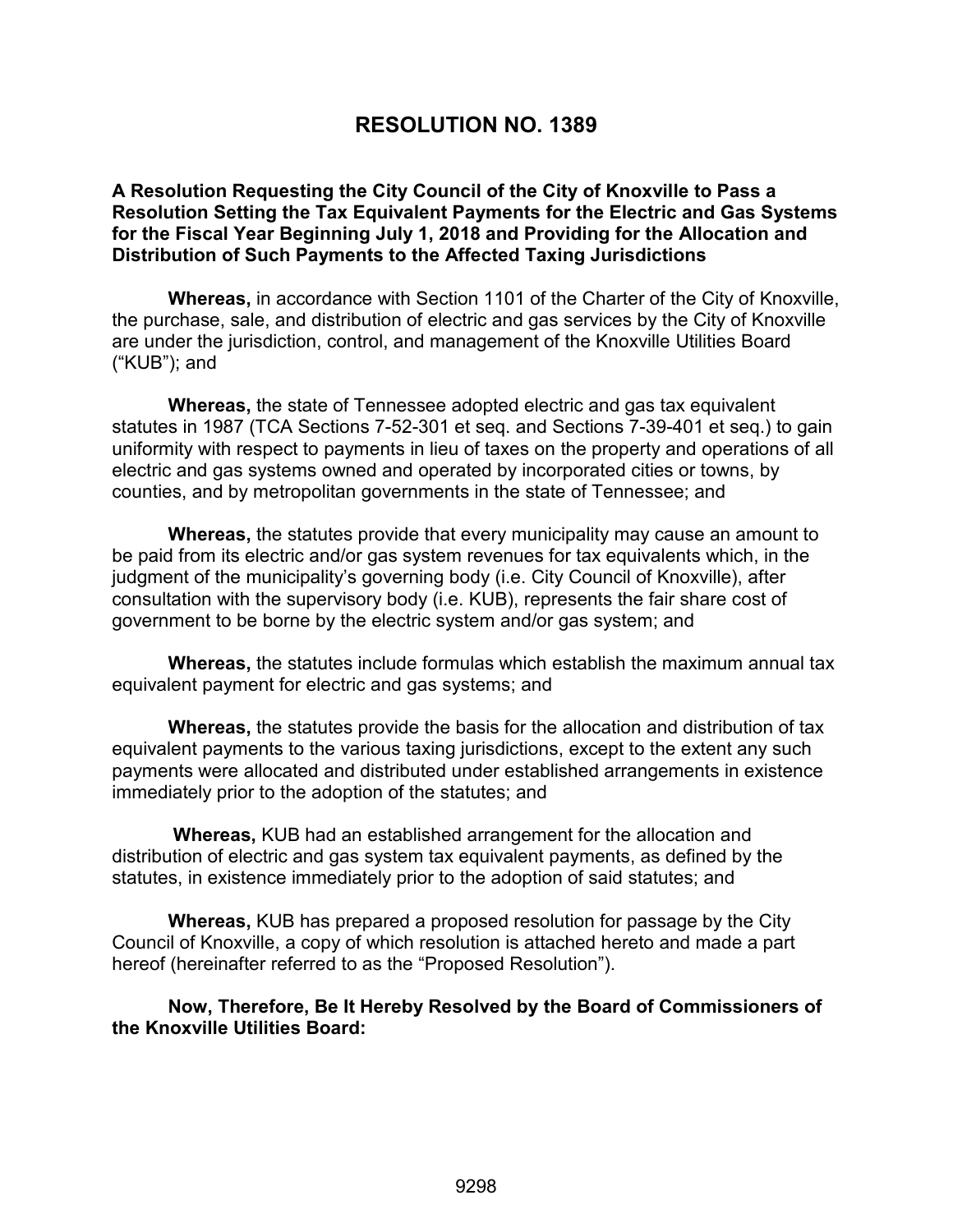**Section 1.** That the KUB Board of Commissioners (the "Board"), after due consideration, finds that it is in the best interest of KUB and the City of Knoxville to make electric and gas tax equivalent payments for the fiscal year beginning July 1, 2018, totaling \$16,459,902 for the electric system and \$7,150,052 for the gas system (hereinafter referred to as "Tax Equivalents"), with the aforesaid Tax Equivalents being the maximum amounts permitted by law.

**Section 2.** That this Board, after due consideration, finds that the following allocation and distribution of the aforesaid Tax Equivalents to the following taxing jurisdictions is required under the applicable statutes:

|                        | Electric<br><b>Tax Equivalents</b> | Gas<br><b>Tax Equivalents</b> | Total<br><b>Tax Equivalents</b> |
|------------------------|------------------------------------|-------------------------------|---------------------------------|
| City of Knoxville      | \$8,422,155                        | \$3,875,482                   | \$12,297,637                    |
| <b>Knox County</b>     | 7,131,752                          | 3,270,125                     | 10,401,877                      |
| <b>Union County</b>    | 384,659                            |                               | 384,659                         |
| <b>Sevier County</b>   | 323,267                            |                               | 323,267                         |
| <b>Grainger County</b> | 137,481                            |                               | 137,481                         |
| Jefferson County       | 39,024                             |                               | 39,024                          |
| <b>Blount County</b>   | 13,627                             |                               | 13,627                          |
| <b>Anderson County</b> | 7,937                              | 2,842                         | 10,779                          |
| <b>Loudon County</b>   |                                    | 1,603                         | 1,603                           |
| Total                  | \$16,459,902                       | \$7,150,052                   | \$23,609,954                    |

**Section 3.** That this Board hereby formally requests City Council to pass the Proposed Resolution, and this Board does hereby adopt, ratify, approve, consent and agree to each and every recital and provision contained in the Proposed Resolution.

**Section 4.** That this Board finds that the statutory obligation for consultation with the supervisory body (KUB) will be fulfilled by the delivery of this resolution to City Council.

**Section 5.** That upon City Council's passage of the Proposed Resolution, the President and Chief Executive Officer, or the Chief Financial Officer, is hereby authorized and directed to distribute the Tax Equivalents to the respective taxing jurisdictions in accordance with the Proposed Resolution; provided, however, that the amount of such Tax Equivalents to be paid to any taxing jurisdiction specified in the Proposed Resolution shall be appropriately reduced by the aggregate amount of any qualified state, county, city and other local taxes or charges imposed for such fiscal year by or for the benefit of such taxing jurisdiction, said reduction being required by the statutes.

**Section 6.** That the President and Chief Executive Officer is authorized to deliver copies of this resolution to the Mayor and City Council as formal evidence of this Board's action in connection therewith.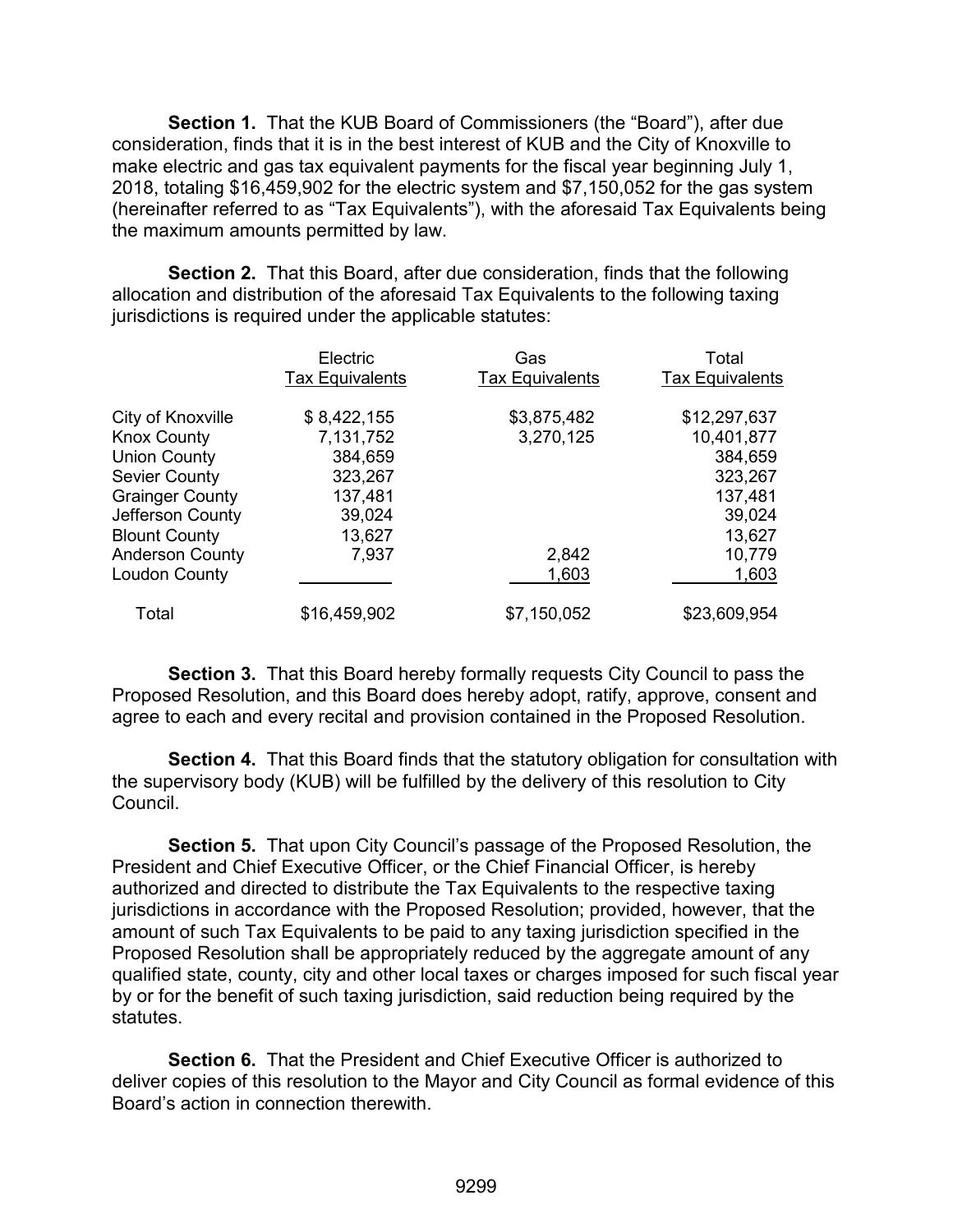**Section 7.** BE IT FURTHER RESOLVED that this resolution shall take effect from and after its passage.

> Celeste Herbert/s Celeste Herbert, Board Chair

 Mark Walker/s Mark Walker, Board Secretary

APPROVED ON 1st & FINAL READING: \_\_ <u>12-20-18</u> EFFECTIVE DATE: <u>\_\_\_12-20-18\_</u> MINUTE BOOK 40 PAGE 9298-9302

## **RESOLUTION**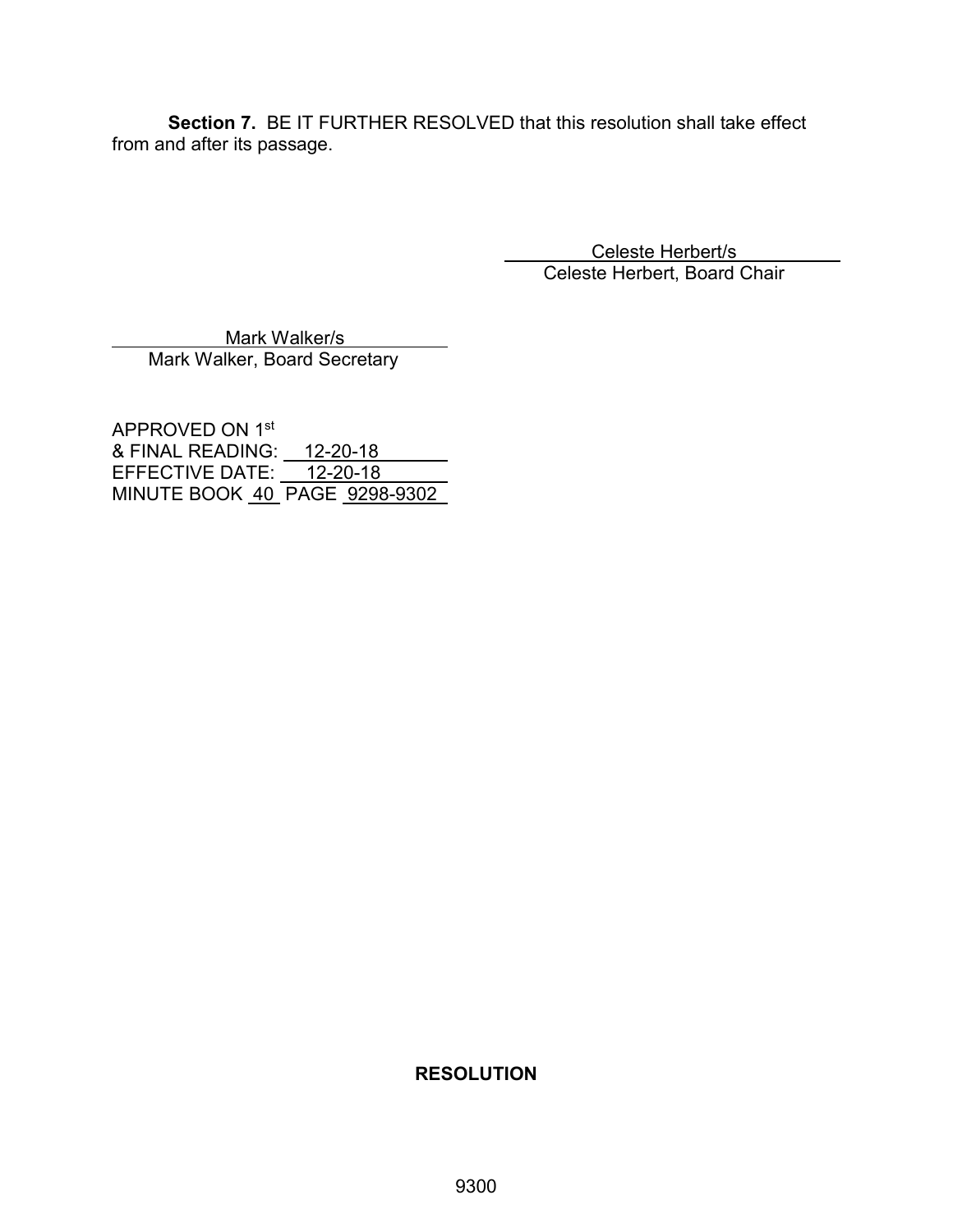## **RESOLUTION**

### **A Resolution of the Council of the City of Knoxville Setting the In Lieu of Tax Payments for the Electric and Gas Systems of the Knoxville Utilities Board for the Fiscal Year Beginning July 1, 2018 and Providing for the Allocation and Distribution of Such Payments to the Affected Taxing Jurisdictions**

**Whereas,** under the state of Tennessee electric and gas tax equivalent statutes (TCA Section 7-52-301 et seq. and Section 7-39-401 et seq.), the Council of the City of Knoxville, after consultation with the Knoxville Utilities Board (hereinafter referred to as "KUB"), may cause to be paid from KUB's Electric and Gas Divisions an amount for payments in lieu of taxes (hereinafter referred to as "Tax Equivalents") on KUB's electric and gas systems and operations which, in the judgment of City Council, shall represent the fair cost of government properly to be borne thereby; and

**Whereas,** the amount of Tax Equivalents that may be set by City Council is to be in lieu of all state, county, city and other local taxes or charges imposed on KUB's Electric and Gas Divisions for the fiscal year by the various taxing jurisdictions in which the properties of the electric and gas systems are situated, said amount being subject to a maximum limitation that may be paid for a fiscal year; and

**Whereas,** the Tax Equivalents are to be distributed to the respective taxing jurisdictions in accordance with a mandatory distribution formula or under established arrangements with taxing jurisdictions in effect immediately prior to the adoption of the statutes, both as provided for in the statutes; and

**Whereas,** KUB had established arrangements in place with taxing jurisdictions for the allocation and distribution of in lieu of tax payments on KUB's electric and gas systems immediately prior to the adoption of the statutes; and

**Whereas,** KUB, by its passage of Resolution No. 1389 on December 20, 2018, and the delivery of same to City Council, has requested City Council pass a resolution setting the Tax Equivalents for the fiscal year beginning July 1, 2018, and providing for the allocation and distribution of the Tax Equivalents to the affected taxing jurisdictions (hereinafter referred to as "Proposed Resolution"); and

**Whereas,** City Council, having consulted with KUB regarding the setting of the Tax Equivalents and the allocation and distribution thereof to the affected taxing jurisdictions, hereby finds that KUB's Proposed Resolution is in the best interests of the City of Knoxville and KUB.

### **NOW THEREFORE BE IT HEREBY RESOLVED BY THE CITY COUNCIL OF THE CITY OF KNOXVILLE:**